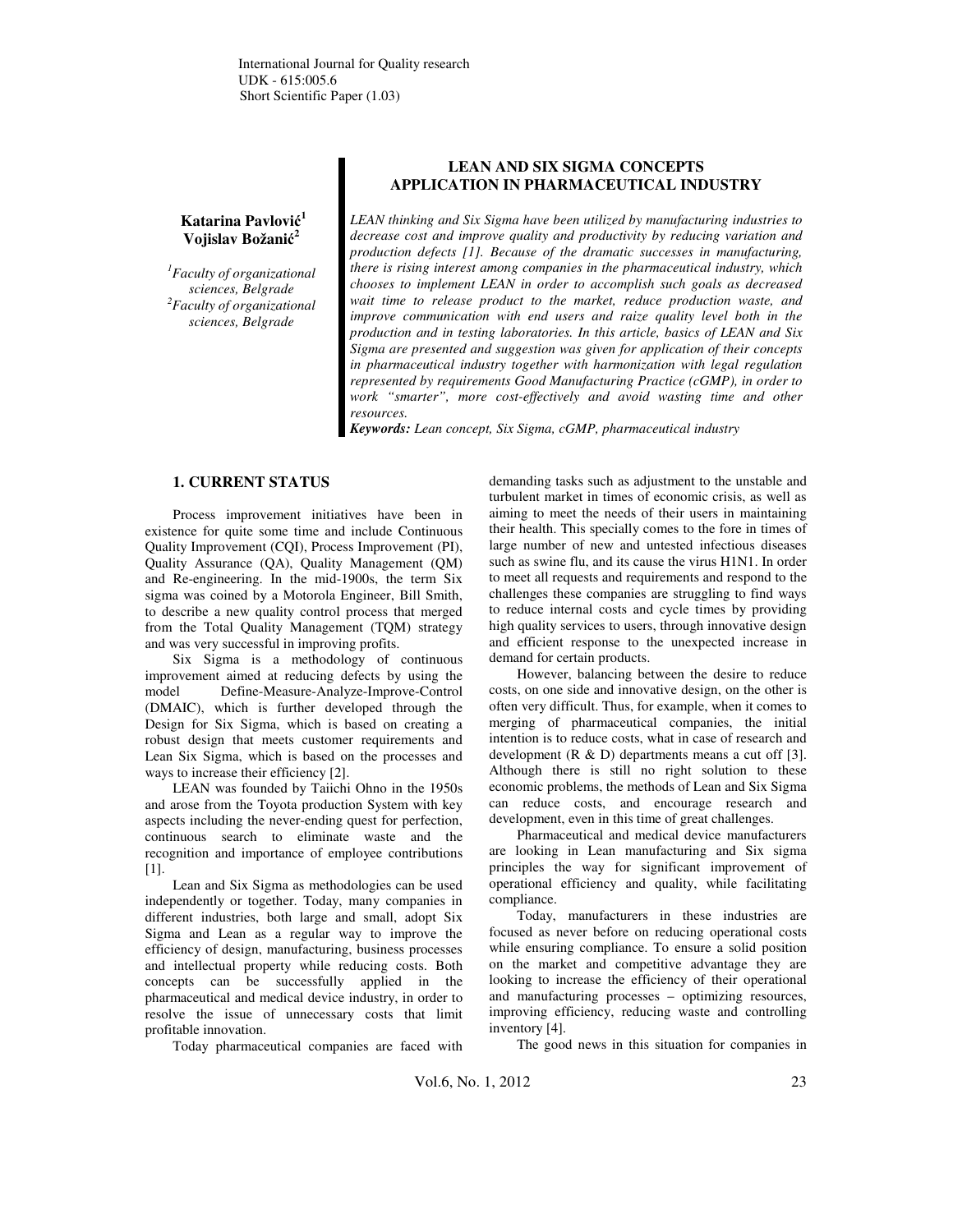

### **International Journal for Quality Research**

pharmaceutical and medical device industry is that the initiatives of regulatory bodies (such as the FDA(Food and Drug Administration) and others) support these changes with the risk reduction approach as the embedding of quality in the manufacturing process from the very beginning (adopted principle known as quality by design - QbD) instead of relying on the final laboratory testing (adopted principle known as quality by testing - QbT).All previously presented elements and current developments in the pharmaceutical and medical device industry are in favor that it is now an ideal time to turn to the principles of Six Sigma and Lean.

## **2. UNDERSTANDING THE NEED FOR CHANGE (CHANGE OF THE STATUS QUO)**

First step towards embracing Six sigma and Lean is to understand and accept the need for change. Despite its focus on quality, it is the fact that pharmaceutical industry has failed to keep up with other industries in terms of manufacturing efficiency and productivity, the main reason for this being high costs and burden involved in revalidating any process change, even

though changes were made in the spirit of improvement.

Pharmaceutical manufacturers reluctantly change processes which are confirmed and validated and accepted as complainant.

From the historical perspective, pharmaceutical manufacturers who had high profit margins had not enough economic stimulus to introduce changes. It is obvious that this situation has changed.

This already mentioned pharmaceutical industry's commitment on maintaining the status quo has produced inefficiency and increament in waste. It is estimated that the world wide potential cost savings from efficiency improvement in pharmaceutical industry could be as high as 90 billion dollars per year.

 On the other hand it is a known fact that Reasearch and Development are the major cost center in pharmaceutical companies, while manufacturing accounts for more than twice the expenses of R&D, representing around 36% of total costs.

The true costs of manufacturing become apparent when one considers the non value added activities and waste which represent 80% and 50% respectively.<sup>[4]</sup> Picture 1. show changes demanded for succesfull Lean transformation



*Picture 1. Changes demanded for succesfull Lean transformation [4]* 

In the environment which does not accept changes consequences have impact on quality as well. Statistics show that the number of drug recalls has increased drastically on yearly basis, three quarters of which are attributed to manufacturing defects. The reject percentage in the pharmaceutical industry ranges from 5 percent to 10 percent  $(< 2 \text{ sigma})$ , compared to 0.0001 (6 sigma) in the semiconductor industry. The reject percentage costs the pharmaceutical industry between 4.5 and 9 billion US\$ per year, which is quite a lot

compared to 90 billion spent on manufacturing.

Several important factors have led in recent years to substantial change in the approach and management of manufacturing operations in pharmaceutical industry. First, many manufacturers face the fact that they can not keep up with development pace and sustain competition from the part of generic drug manufacturers [4]. As such, they see a growing need to abandon the status quo and to focus on improving productivity, efficiency and quality.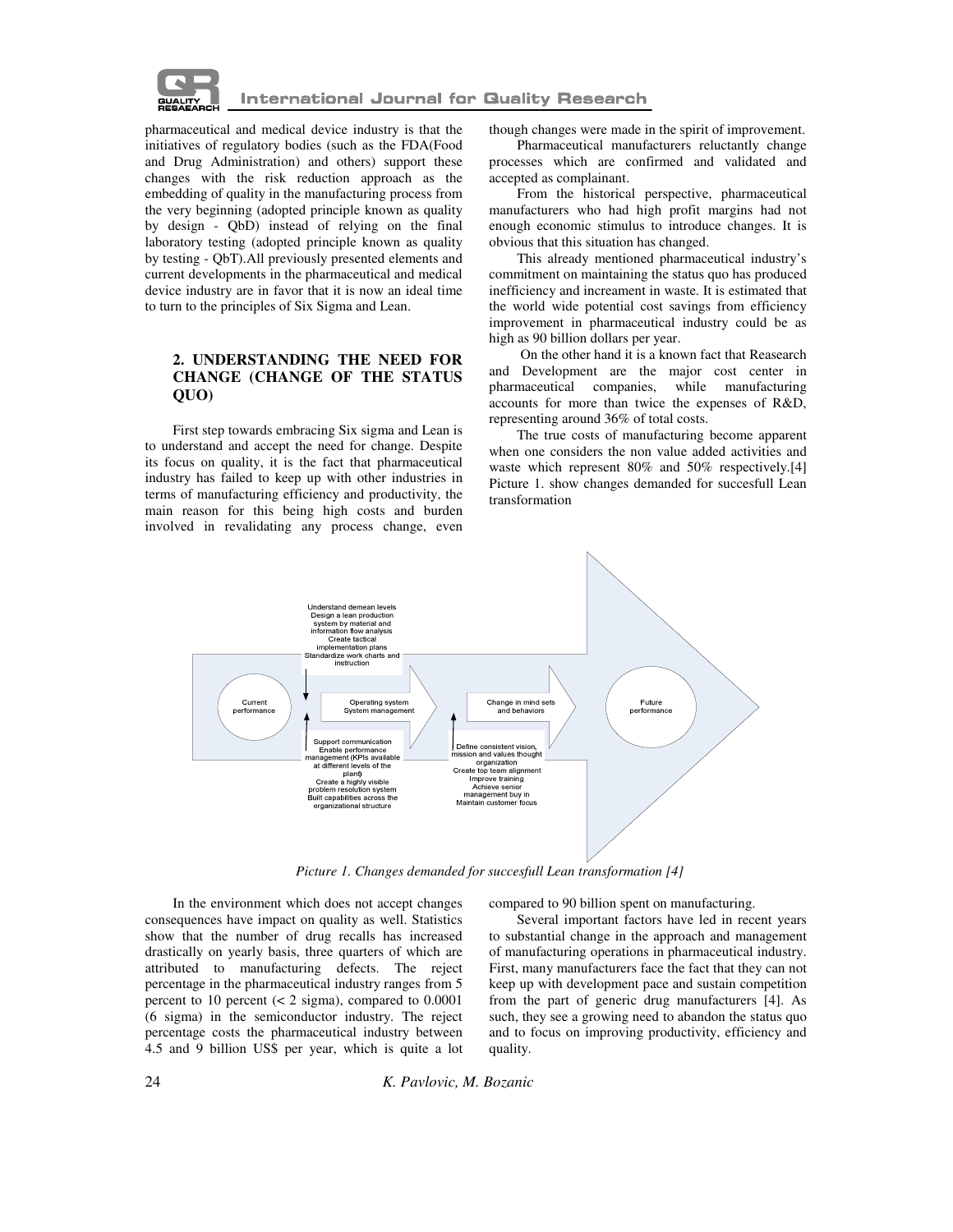



At the same time U.S. FDA and other regulatory bodies have come to the conclusion that pharmaceutical industry has fallen behind other sectors in terms of efficiency and quality and based on that they have begun to endorse a "quality by design" model instead of current "quality by testing". As part of this change FDA has launched its PAT (Process Analytical Technology) initiative, a risk based guidance model which is to direct pharmaceutical manufacturers toward consistent and predictable quality (higher sigmas). The PAT approach leads to rising of quality level through a deep understanding of variability of process parameters, which effect product quality from its very beginning.

In the past, pharmaceutical industry, for which the principles of Good Manufacturing Practice are mandatory, has slowly been embracing Lean manufacturing, in contrast to other sectors that adopted it relatively quickly and successfully. Therefore, in this article emphasis was put on the comparison of cGMP and Lean approach, identifying areas of overlap, as well as the challenges faced by pharmaceutical companies while turning to Lean manufacturing.

### **3. COMPARISON OF CGMP AND LEAN**

GMP has evolved gradually, representing a complex system of rigorous rules and institutionalized tradition of drug manufacturing in order to ensure the safety, reliability and quality.

The current scientific risk-based framework and the process analytical technology (PAT) initiatives, developed by regulatory authorities to support innovation and efficiency in a cGMP environment, suggest a new way of thinking for the 21st century [5]. Since 2001, regulatory authority policies have promoted initiatives designed to increase the availability of new and affordable medicines. This new thinking should help the pharmaceutical industry move towards innovation in manufacturing and alleviate the fear of lean improvement. These fears will only be removed when manufacturers are confident that a successful lean implementation in a cGMP environment can have both regulatory approval and be technically dependable.

A comparison of cGMP with lean manufacturing (Table 2) might suggest that they belong to two conflicting families.

While cGMP focuses on manufacturing as a means to produce safe and effective products for the patient, lean focuses on manufacturing as a location for improvement and value creation from a customer's perspective. For example, the public's expectation for an aspirin tablet has changed very little in comparison with their expectation for a personal computer during the last thirty years. They still expect the tablet to be safe and effective, while they expect the computer to have improved and provide greater value in return for the price paid. In table 2. comparison of the most important attributes of Lean concept and principles of cGMP were shown.

*Table 2. Comparison of the most important attributes of Lean concept and principles of cGMP in pharmaceutical production [5]* 

| Area              | <b>LEAN</b>                        | cGMP                                           |
|-------------------|------------------------------------|------------------------------------------------|
| <b>Objectives</b> | Reduce waste                       | Ensure product effectiveness                   |
|                   | Create value                       | Prevent harm                                   |
| Focus             | Value stream                       | Product development, manufacturing and quality |
|                   |                                    | assurance                                      |
| Approach to       | Quality balanced with productivity | <b>Quality first</b>                           |
| manufacturing     |                                    |                                                |
| Improvement       | Continuous and simultaneous        | Regulated and prudent                          |
| Typical goals     | Reduce cost                        | Follow validated process                       |
|                   | Improve quality                    | Prevent deviation                              |
|                   | Reduce cycle time                  |                                                |
|                   | Reduce inventory                   |                                                |
|                   | Improve delivery                   |                                                |
| Typical tools     | Value stream mapping               | Documentation                                  |
|                   | Kaizen improvement                 | Personal qualifications and training           |
|                   | Error proofing                     | <b>Cleanliness</b>                             |
|                   | Moving to pull                     | Validation and qualification                   |
|                   | Simple flow                        | Complaint review                               |
|                   | Training                           | <b>Audits</b>                                  |
|                   | Quality function deployment        |                                                |

Lean's dual objectives, to reduce or eliminate waste and to create value, differ from cGMP's objective, which is to ensure that all levels of control are in place to deliver a safe and effective medicinal product.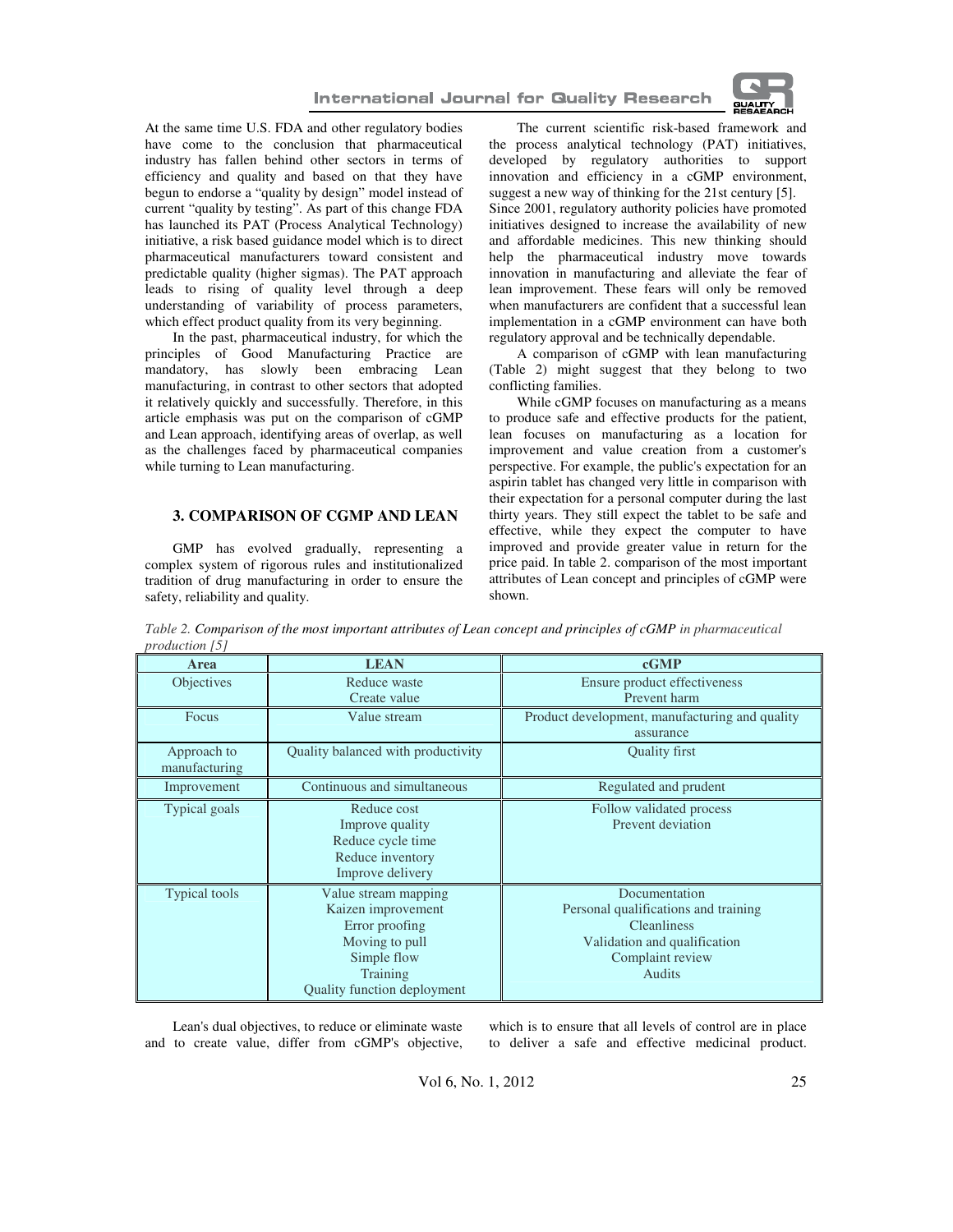

Perhaps where cGMP and lean do overlap is in a shared history in the control of the manufacturing environment.

 To see the degree of overlap, a new perspective of lean, referred to as *lean pharma*, will be discussed [5].

### *Lean pharma*

Lean pharma can best be viewed by looking across the lean landscape from a cGMP perspective. To do this, one has to define in simple terms what "lean" means [5].

**Lean landscape** 

In 1999, Spear and Bowen identified four rules that describe the make-up of the lean manufacturing system [6].

- Standard work all work must be specified as to content, sequence, timing and outcomes.
- Clear relationships and communications every internal customer-supplier connection must be direct with unambiguous ways to send requests and receive responses.
- Simple flow the pathway for every product and service must be simple, direct and followed.
- Scientific method improvement should be made using scientific methodology, under the guidance of a teacher and at the lowest possible level in the organization.

They identified the lean manufacturing paradox; the existence of rigidly documented processes that operate in a flexible and adaptable environment.

It is the combination of being able to perform the simple things right, while also having the ability to change and adapt to customers' demands, which makes lean such a successful improvement methodology and business survival tool.

For the purpose of this article, it will be assumed that these four rules must be followed for a traditional manufacturing culture to reach the tipping point to transform into a lean manufacturing culture.

#### **4. GMP PERSPEPCTIVE**

One of the characteristics of a cGMP manufacturing environment is the abundance of documented processes such as standard operating procedures (SOPs), testing methods, environmental controls and training programmes.

This documentation can be divided into technical standards and operational procedures.

Technical standards, such as product specifications, validated settings and production conditions, can only change following a change control exercise. Operational procedures, such as the way people interact with equipment and the way that product flows, are based on custom and experience, and will change regularly in response to deviation or safety concerns. The essence of lean pharma is determining how current operational procedures can be modified to support short-term improvement, while maintaining the technical standards — thus ensuring no risk to the product. An attempt is made to do this, from a cGMP perspective, for each of the four rules defined here [5].

#### *Rule 1: Standard work*

Standard work in lean manufacturing is an agreed set of work procedures that establish the best and most reliable methods and sequences for each process and employee. It is a detailed instruction on how a task can best be performed today, with the understanding that it can be improved tomorrow.

Standard work procedures are communicated simply and easily; more chart and display than paragraphs and pages. The employees who work with the process write the standard work procedures and their descriptions reflect what actually happens in the work place rather than what might happen. It is written after the manufacturing step has been optimized to ensure product quality is reproducible and product flow is continuous.

Standard work is desired because if you can standardize a process then you can control it; and if you control it, then you can improve it. This is the essence of this rule.

In lean manufacturing, every step in every operation is performed in a predictable manner. The time, sequence, outcomes and inventory levels for each step are specified. The work time to perform a task is independent of the operator, so if it changes (increases or decreases) a problem has occurred. This immediately alerts the team leader to a problem as it happens, thus ensuring real–time control.

Looking at the pharmaceutical industry, it may appear that standard work is already *in situ*, with SOPs, manufacturing instructions, testing methods and validation protocols. However, these documents are often written by team leaders or scientists following validation and are only updated in response to a deviation, safety or quality issue.

In the cGMP environment, critical specifications and technical standards are very well defined, deviations from which are obvious and thus action can be taken. Operational procedures, however, are often light on detail and as a result, variations in these may not be detected. For example, the way an operator sets up a workstation may vary with respect to time and outcomes.

A check sheet may ensure that critical steps have been completed, but the manner in which the end-result was achieved is not obvious. It is then possible for work variation to enter if people use slightly different methods to achieve the same result. Typical finished dose manufacturing working instructions may include "charge the blender...", "set up take-off plate".

In a lean pharma plant, SOPs and other manufacturing instructions would be viewed as a means to expose problems and encourage improvement.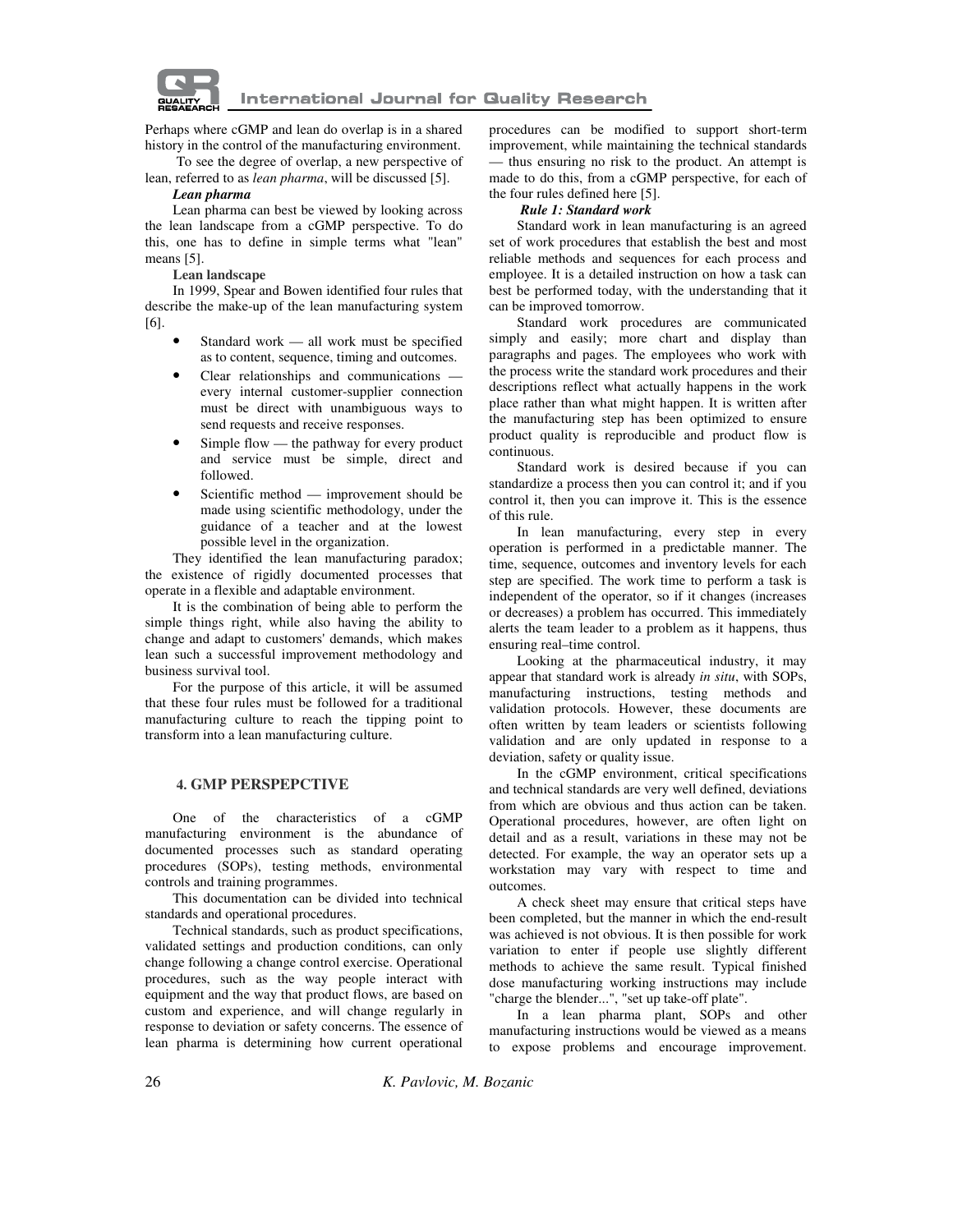

Technical standards will be identified and fixed in line with regulatory requirements; all other operational procedures would be reviewed on a systematic basis and standardized with respect to time, sequence, content and outcome. For example, the batch manufacturing instruction could still contain the term "charge the blender", but the work standard for the blender would be written by the people who perform the action and would appear in a separate form, possibly as a chart or on-line display [5].

**Key points:** 

- 1. cGMP and Lean overlap with a shared history in the control of the manufacturing environment
- 2. In a lean pharma manufacturing environment cGMP and Lean must be equal partners
- 3. FDA's PAT initiative is well aligned with Lean manufacturing

The challenge for the pharmaceutical industry in turning to lean is the design of new operational procedures that are consistent with all external regulatory requirements, but also support continuous improvement.

#### *Rule 2: Clear relationships*

In the lean manufacturing environment, every customer-supplier connection is direct with unambiguous ways to communicate. There is a clear and agreed way to send requests and receive responses. Product and information flows from one department to another and the barriers between departments are reduced. The overall goal is to keep product flowing. Consistent cycle time is an indicator of good internal supplier-customer relationships.

In the cGMP environment, product cycle time is quality driven; it may take longer to release a batch than it does to produce it. Different departments usually have clear individual responsibilities and objectives. Departments often have separate responsibilities and objectives, resulting in teams working in isolation or in conflict with one another. Individual departments are often unaware of the impact that their delays or problems have on overall product flow.

In the lean pharma environment, cycle time and quality would be of equal importance. This overlaps with FDA's PAT framework of reducing production cycle time. When a deviation in cycle occurs, it may indicate potential quality issues. For example, if it typically takes an operator 40 minutes to set up a tablet press but a batch takes longer, this indicates a problem with that batch. In lean pharma, a request for help would be made by the operator at 41 minutes, thus commencing an investigation.

The need to ask for help when product flow is interrupted may lead to the identification of quality issues that otherwise might have been hidden from view or only detected during final release. For example, when an operator in a traditional pharma plant is required to produce a tablet to a specified disintegration time, the time it takes to set up the tablet press to produce tablets meeting the required technical standard is not controlled. In a lean pharma plant, the operator would have a work time standard. If it is not possible to produce the tablet to the required disintegration specification within this time, a call for help would be made. This may expose a problem in the upstream process, in this case granulation, which would otherwise be masked.

The challenge for pharma in moving towards lean is to reduce the grey zones of responsibility, slow response and late calls for help when problems occur, and move towards an environment where problems are immediately identified, shared and resolved across the plant.

#### *Rule 3: Simple flow*

In lean manufacturing, the pathway for every product and service must be simple and direct. Simple in that there is only one way to move forward and direct in that there are no loops, forks or fast paths.

In the cGMP environment, the product path tends to be direct but far from simple because of batch manufacturing. This batch production method is inherent in cGMP to prevent cross-contamination. Each process step usually has a holding time for work in process, thus encouraging intermittent flow. Typically, a pharmaceutical facility operates with surplus capacity to keep the product moving, rather than flowing; however, this operational mode obstructs simple flow. For example, when a batch of tablets is scheduled to run on a blister pack line and three lines are available, surplus capacity at packaging exists. This will hide the reasons for any excessive downtime and slow changeover on the lines.

Having available surplus capacity does not encourage continuous improvement or problem identification. From the customer's perspective, the fact that a pharmaceutical plant is running with surplus capacity should have little consequences in the shortterm. The product will still be delivered on time, at the right quality and in accordance with cGMP, but the plant with surplus capacity available has higher operating costs.

In the lean pharma plant, product or services would not flow to the next available person or tool, but to a specified person or item of equipment. This rule enforces the economies of repetition — the more times you take a certain path the more familiar you are with that path. Each time the product takes the same path, an experiment will occur to uncover variation and expose problems. This encourages continuous learning over the life cycle of a product.

A batch moving from manufacturing to finished goods would only slow down for a value adding step. There would be a continuous programme to reduce batch queues and a move towards small-scale equipment to improve efficiency and manage variability. In lean pharma, the focus would be to reduce

Vol 6, No. 1, 2012 27